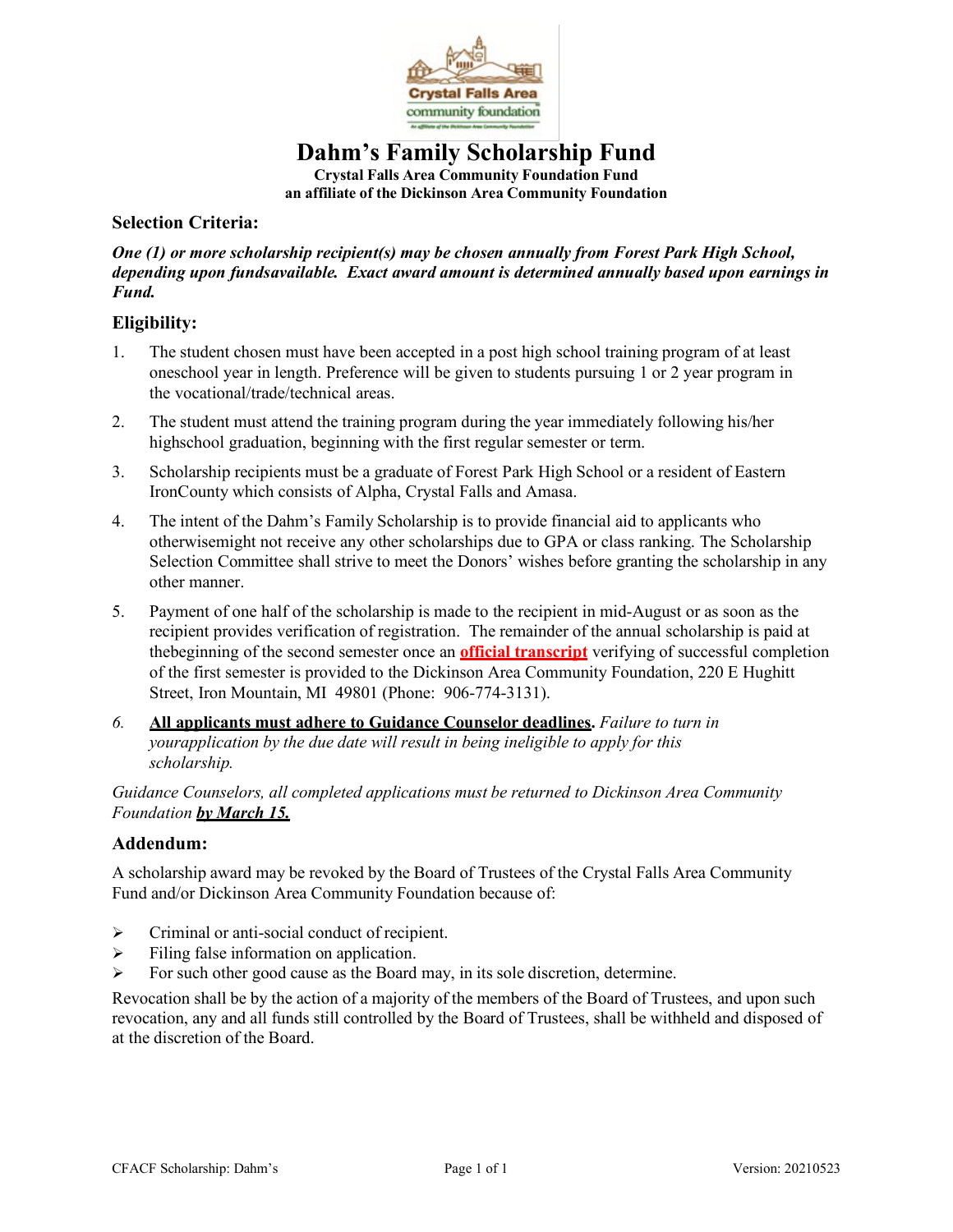

# *Dahm's Family Scholarship*

**Crystal Falls Area Community Foundation Fund an affiliate of the Dickinson Area CommunityFoundation**

| Date                                                                                                                                                                                                                                                       |                                                    |  |  |  |  |  |
|------------------------------------------------------------------------------------------------------------------------------------------------------------------------------------------------------------------------------------------------------------|----------------------------------------------------|--|--|--|--|--|
| <b>Full Name</b>                                                                                                                                                                                                                                           |                                                    |  |  |  |  |  |
| <b>Street Address</b>                                                                                                                                                                                                                                      |                                                    |  |  |  |  |  |
| <b>City ST ZIP Code</b>                                                                                                                                                                                                                                    |                                                    |  |  |  |  |  |
| <b>Home Phone</b>                                                                                                                                                                                                                                          |                                                    |  |  |  |  |  |
| <b>E-Mail (Required)</b>                                                                                                                                                                                                                                   |                                                    |  |  |  |  |  |
| <b>GPA: Limited</b>                                                                                                                                                                                                                                        |                                                    |  |  |  |  |  |
| to "C"GPA                                                                                                                                                                                                                                                  |                                                    |  |  |  |  |  |
| students only                                                                                                                                                                                                                                              |                                                    |  |  |  |  |  |
| Name of Vocational or Trade school you plan to attend:                                                                                                                                                                                                     |                                                    |  |  |  |  |  |
| Have you applied for admission?                                                                                                                                                                                                                            |                                                    |  |  |  |  |  |
| Have you been accepted?                                                                                                                                                                                                                                    |                                                    |  |  |  |  |  |
| Intended field of study:                                                                                                                                                                                                                                   |                                                    |  |  |  |  |  |
|                                                                                                                                                                                                                                                            |                                                    |  |  |  |  |  |
|                                                                                                                                                                                                                                                            | Please include the following with the application: |  |  |  |  |  |
| 1. Copy of high school transcripts                                                                                                                                                                                                                         |                                                    |  |  |  |  |  |
| <b>Application Deadline</b>                                                                                                                                                                                                                                |                                                    |  |  |  |  |  |
| All applicants must adhere to the Guidance Counselor deadlines. Guidance counselors must<br>forward applications to Dickinson Area Community Foundation by March 15.                                                                                       |                                                    |  |  |  |  |  |
| <b>Agreement and Signature</b>                                                                                                                                                                                                                             |                                                    |  |  |  |  |  |
| By submitting this application, I affirm that the facts set forth in it are true and complete. I understand<br>any false statements, omissions, or other misrepresentations made by me on this application may result<br>in rejection of this application. |                                                    |  |  |  |  |  |
| Name (printed)                                                                                                                                                                                                                                             |                                                    |  |  |  |  |  |
| Signature                                                                                                                                                                                                                                                  |                                                    |  |  |  |  |  |
| Date                                                                                                                                                                                                                                                       |                                                    |  |  |  |  |  |